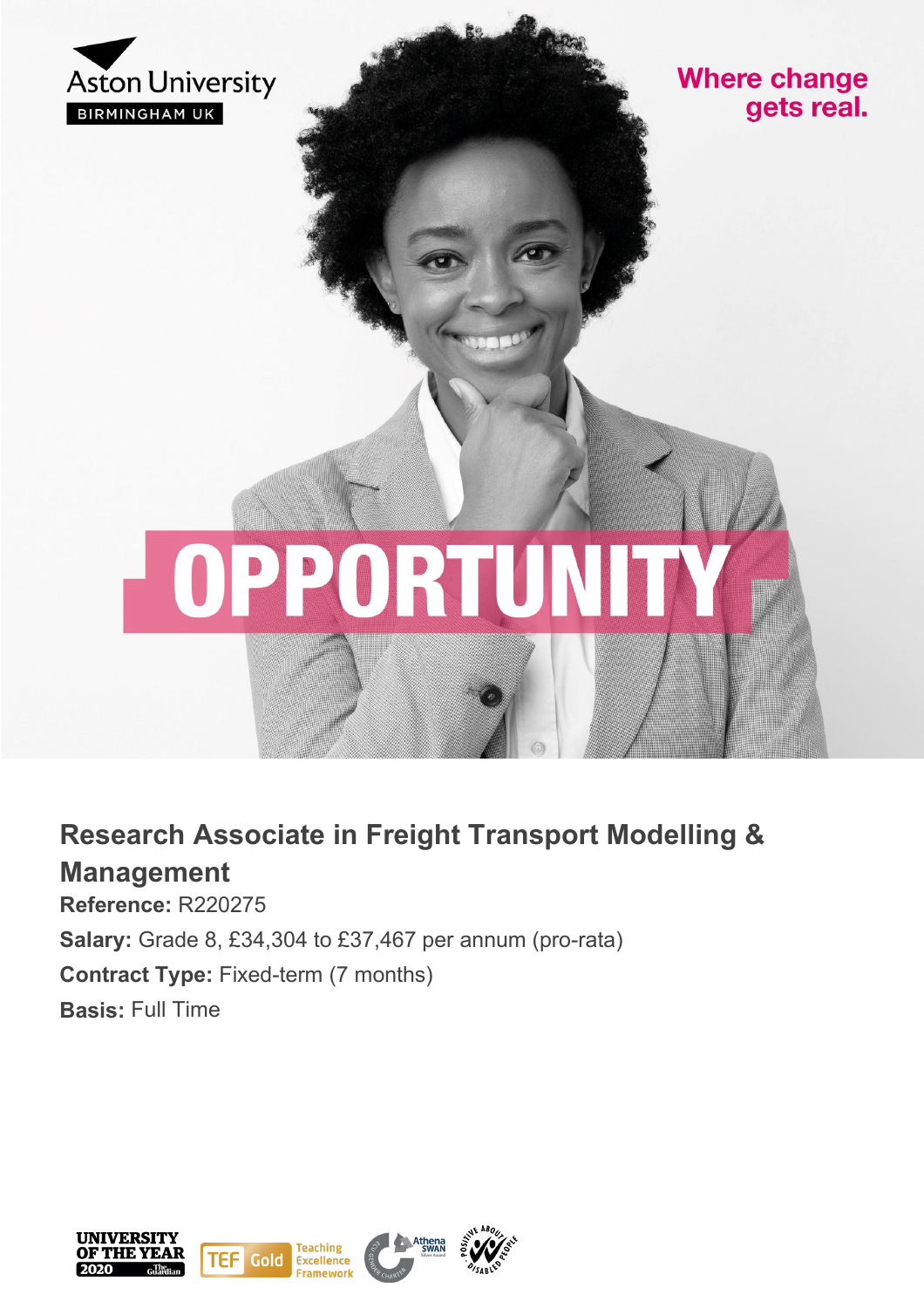## **Job description**

#### **Job Purpose:**

A seven-month postdoctoral research fellowship is available in an exciting collaborative project entitled: Improving Urban Freight Transport Sustainability in the West Midlands. This research will be undertaken in the Department of Engineering Systems & Supply Chain Management at Aston University, UK. This is a joint research programme funded by the Transport for West Midlands an organisation that co-ordinates investment to improve the region's transport infrastructure and create a fully integrated, safe and secure network. The successful applicant will be responsible for conducting independent research on the state-of-the-art practices in sustainable urban logistics and will also conduct a requirements analysis for the development of the West Midlands Freight Transport Observatory.

#### **Main Duties/Responsibilities:**

- $\blacktriangleright$  To lead the implementation of the project and be responsible for the deliverables.
- ▶ To conduct a systematic review of prior literature/research
- ▶ To engage with stakeholders and conduct a comprehensive stakeholder mapping
- ► To collect primary data and analyse a mix of primary and/or secondary data collection using appropriate techniques with emphasis on quantitative tools (e.g. modelling, simulation)
- $\blacktriangleright$  To organise a workshop involving the key stakeholders identified
- $\blacktriangleright$  To write up or contribute to the write up of research work for publication.

#### **Additional responsibilities**

- **Engage in continuous personal and professional development in line with the demands** of the role, including undertaking relevant training and development activities to develop themselves and support the development of others.
- Ensure and promote the personal health, safety and wellbeing of staff and students.
- $\blacktriangleright$  Carry out duties in a way which promotes fairness in all matters and which engenders trust.
- **Promote equality of opportunity and support diversity and inclusion as well as working** to support the University's environmental sustainability agenda and practices.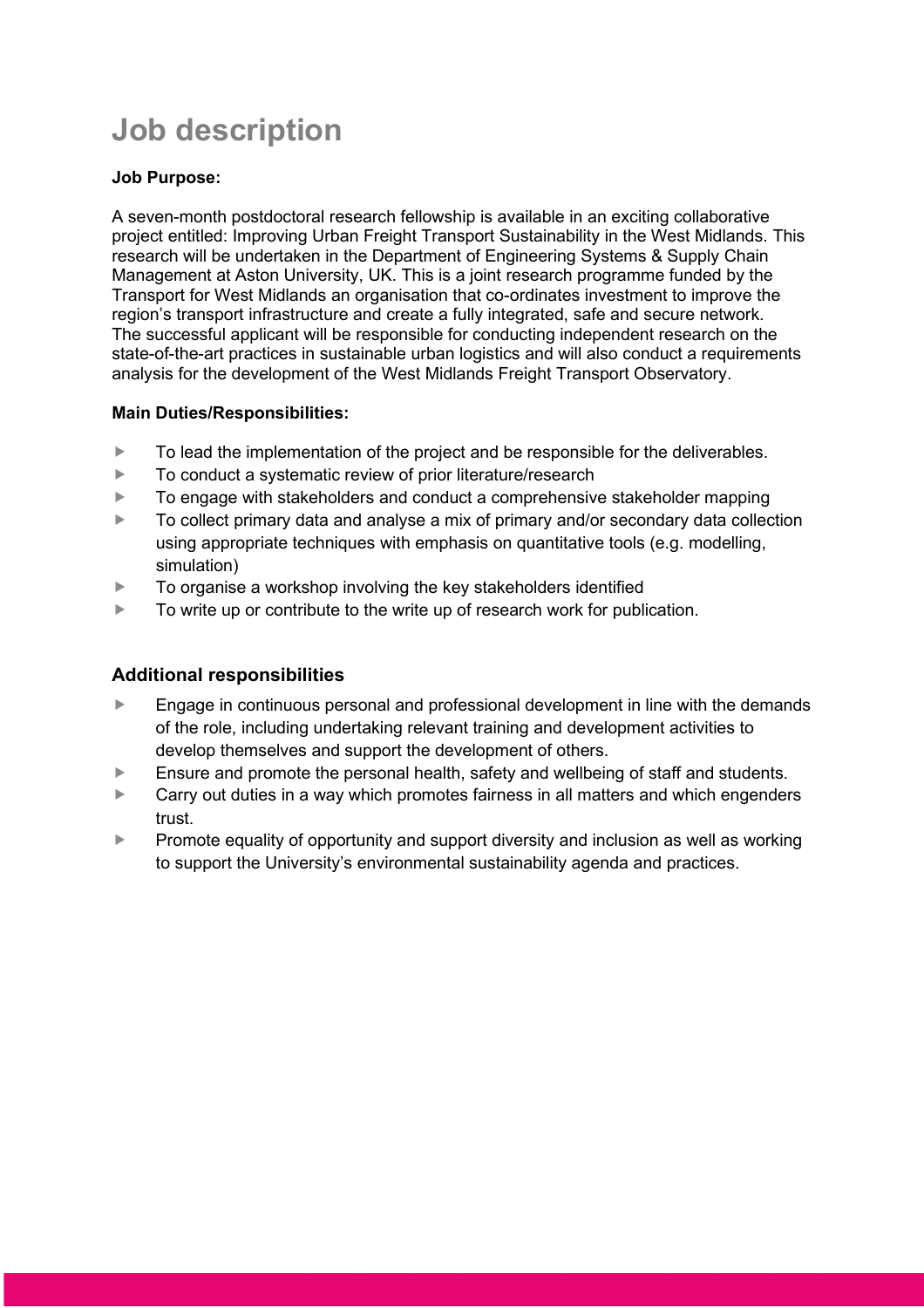## **Person specification**

|                                        | <b>Essential</b>                                                                                                                                                                                                                                                                                                                 | <b>Method of</b><br>assessment    |
|----------------------------------------|----------------------------------------------------------------------------------------------------------------------------------------------------------------------------------------------------------------------------------------------------------------------------------------------------------------------------------|-----------------------------------|
| <b>Education and</b><br>qualifications | A good first degree in freight transport,<br>logistics and/or engineering.<br>Applicants must have a Postgraduate<br>degree, PhD (or close to completion)<br>qualification in Freight Transport,<br>Logistics, Engineering, or a related<br>discipline with a focus on freight transport<br>and a strong quantitative background | Application form                  |
| <b>Experience</b>                      | Experience in the use of quantitative<br>analysis initiating<br>Experience in freight transportation<br>systems using transportation modelling<br>and simulation tools.<br>A track record of publications in<br>international/peer reviewed outlets                                                                              | Application form<br>and interview |
| <b>Aptitude and skills</b>             | Ability to lead the implementation of the<br>project and meet its milestones.<br>Knowledge and use of software packages<br>for research purposes.                                                                                                                                                                                | Application form<br>and interview |

|                                        | <b>Desirable</b>                                           | <b>Method of</b><br>assessment                        |  |
|----------------------------------------|------------------------------------------------------------|-------------------------------------------------------|--|
| <b>Education and</b><br>qualifications | Membership of a relevant professional<br>body.             | Application form                                      |  |
| <b>Experience</b>                      | Relevant industrial experience.                            | Application form<br>and interview and<br>presentation |  |
| <b>Aptitude and Skills</b>             | Highly developed communication and<br>presentation skills. | Interview and<br>presentation                         |  |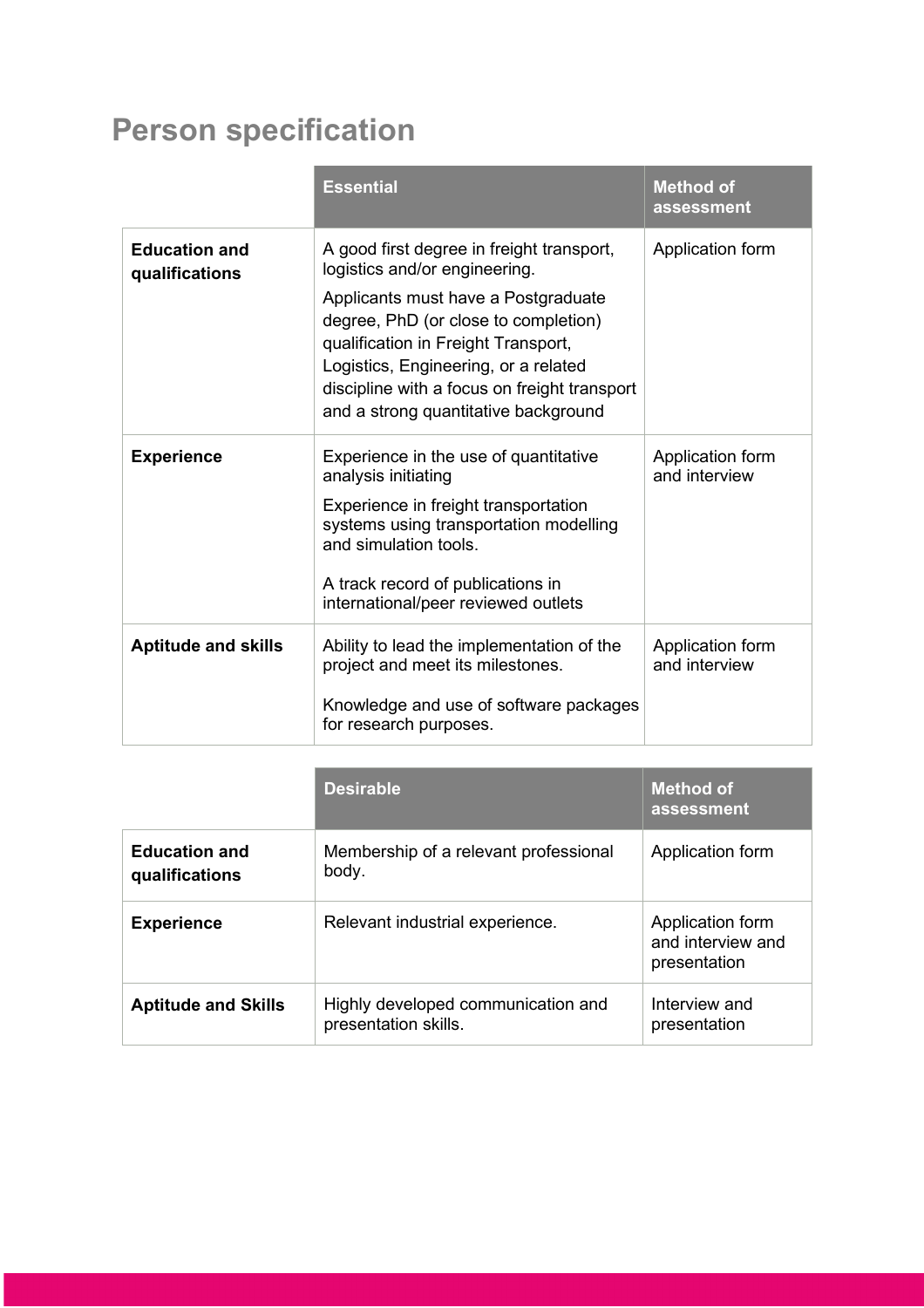## **How to apply**

You can apply for this role online via our website [https://www2.aston.ac.uk/staff-public/hr/jobs.](https://www2.aston.ac.uk/staff-public/hr/jobs)

Applications should be submitted by 23.59pm on the advertised closing date. All applicants must complete an application form, along with your CV.

Any CV sent direct to the Recruitment Team and Recruiting Manager will not be accepted.

If you require a manual application form then please contact the Recruitment Team via [jobs@aston.ac.uk.](mailto:jobs@aston.ac.uk)

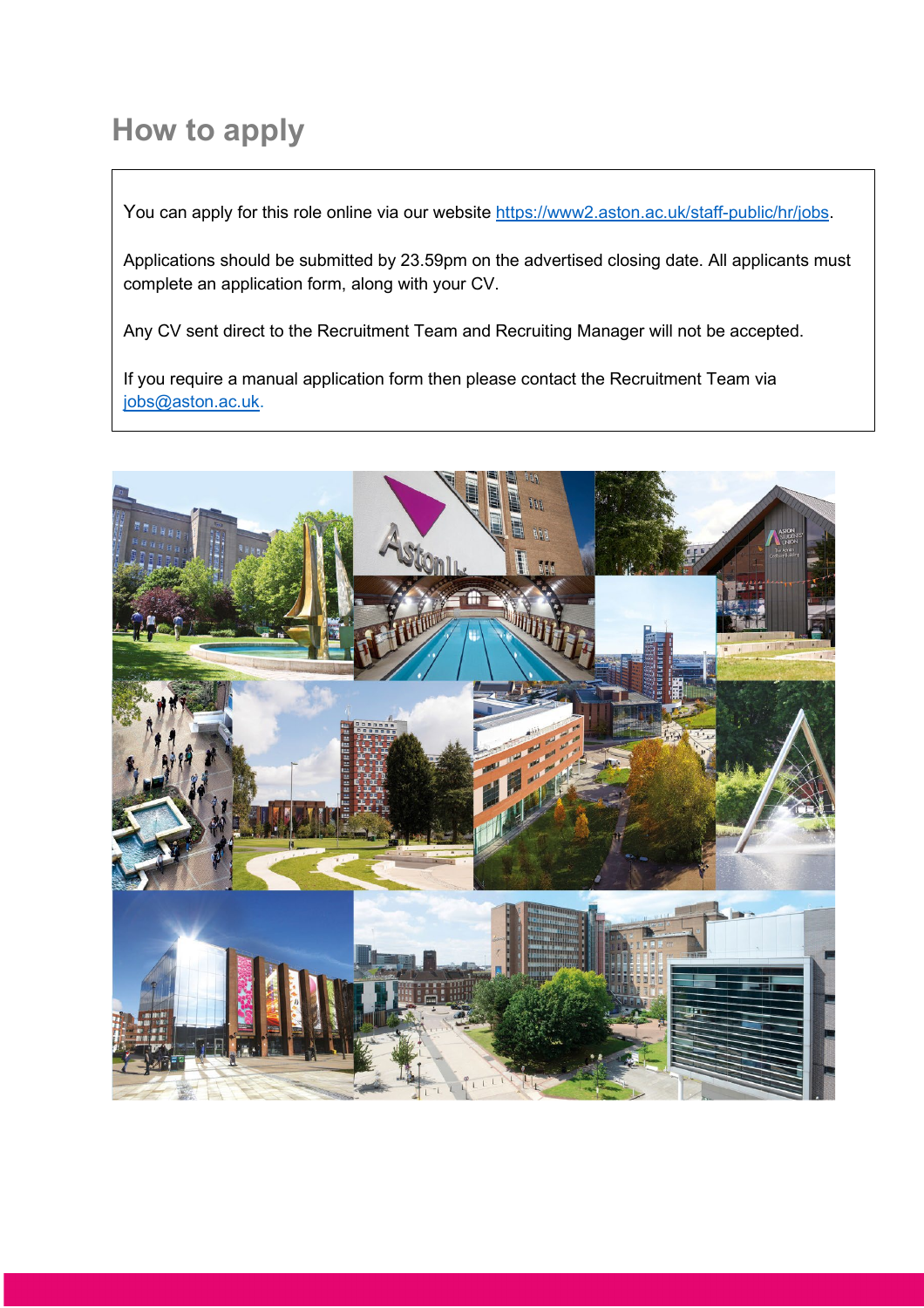## **Contact information**

#### **Enquiries about the vacancy:**

Name: Dr Aristides Matopoulos Job Title: Associate Professor in Supply Chain Design & Logistics Systems, Head of the ESSCM Department Tel: 01212043595 Email: [a.matopoulos@aston.ac.uk](mailto:a.matopoulos@aston.ac.uk)

#### **Enquiries about the application process, shortlisting or interviews:** Recruitment Team via [jobs@aston.ac.uk](mailto:jobs@aston.ac.uk) or 0121 204 4500.

## **Additional information**

Visit our website<https://www2.aston.ac.uk/staff-public/hr> for full details of our salary scales and benefits Aston University staff enjoy

**Salary scales**: [https://www2.aston.ac.uk/staff-public/hr/payroll-and-pensions/salary](https://www2.aston.ac.uk/staff-public/hr/payroll-and-pensions/salary-scales/index)[scales/index](https://www2.aston.ac.uk/staff-public/hr/payroll-and-pensions/salary-scales/index)

**Benefits:** <https://www2.aston.ac.uk/staff-public/hr/Benefits-and-Rewards/index>

#### **Working in Birmingham:** <https://www2.aston.ac.uk/birmingham>

**Employment of Ex-Offenders:** Under the Rehabilitation of Offenders Act 1974, a person with a criminal record is not required to disclose any spent convictions unless the positions they applying for is listed an exception under the act.

#### **Eligibility to work in the UK**:

#### **Post-Brexit transition period / EU Settlement Scheme**

The post-Brexit transition period ended on 31 December 2020. If you are an EU/EEA citizen and you were a resident in the UK before 31 December 2020, you and your family members (including non-EU citizens need to apply to the EU Settlement Scheme to continue to live, work and study in the UK beyond 30 June 2021. The deadline for applying to the EU settlement scheme is 30 June 2021. You can apply via the Government webpage <https://www.gov.uk/settled-status-eu-citizens-families>

Irish Nationals do not need to apply for settlement as they retain the right to work in the UK.

#### **New immigration system for EU/EEA and Swiss Nationals who were not resident in the UK before 31 December 2020**

A new immigration system has been introduced for people arriving in the UK from EEA countries with effect from 1 January 2021. In addition to those who have always required a visa, EU citizens moving to the UK to work will need to get a visa in advance. You can find more information on the following website. Candidates should check their eligibility to enter or remain in the UK in advance of making any job application via the UKVI website [https://www.gov.uk/browse/visas-immigration/work-visas.](https://www.gov.uk/browse/visas-immigration/work-visas) Before applying you should ensure